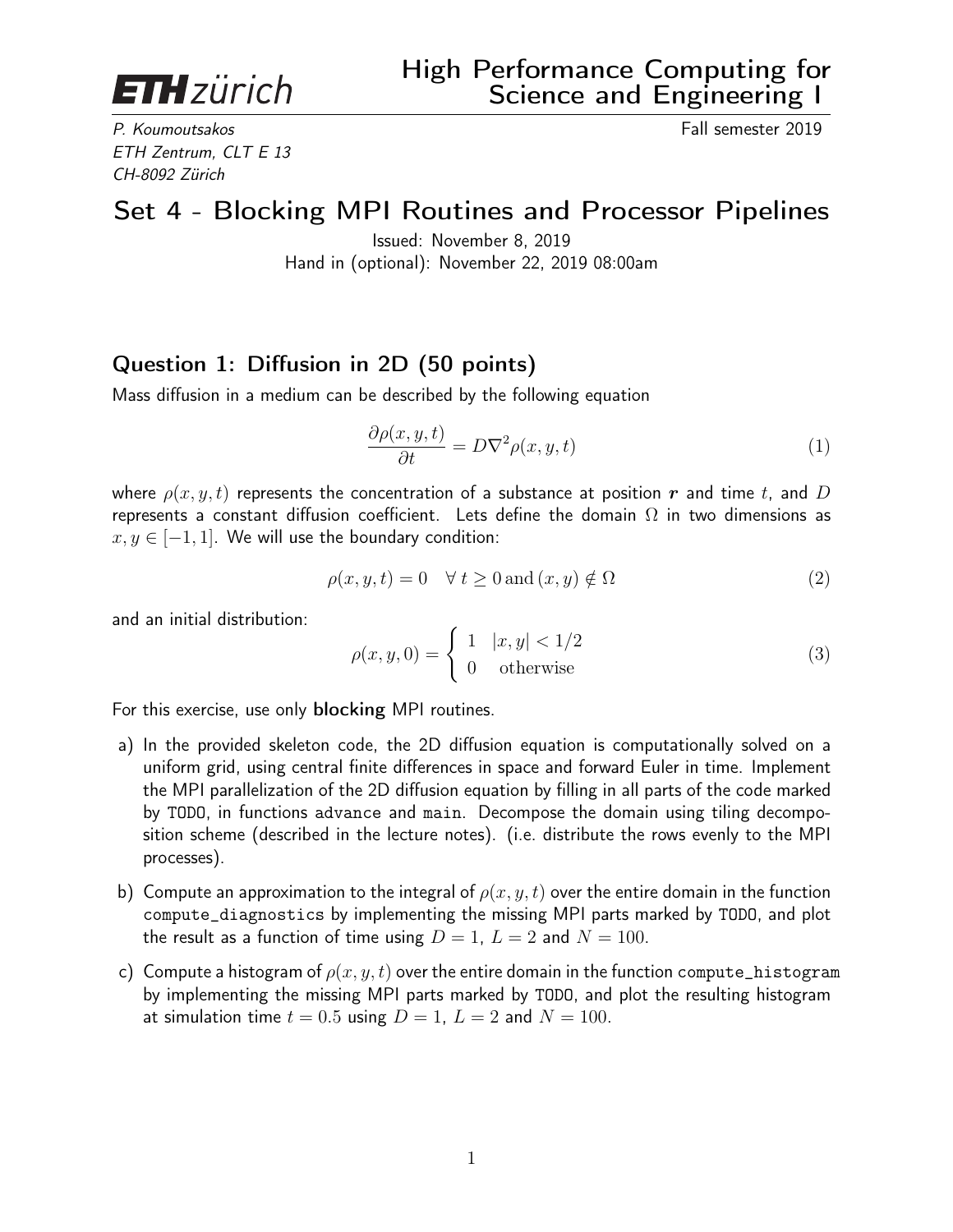## Question 2: MPI Bug Hunt (20 points)

Find the bug(s) in the following MPI code snippets and find a way to fix the problem!

```
a)
1 const int N = 10000;
2 double* result = new double [N];
3 // do a very computationally expensive calculation
4 // ...
5
6 // write the result to a file
7 std:: of stream file (" result . txt");
8
9 for (int i = 0; i < N; ++i) {
10 file << result [i] << std::endl;
11  }
12
13 delete [] result;
```

```
b)
1 // only 2 ranks: 0, 1
2 double important value;
3
4 // obtain the important value
5 // ...
6
7 // exchange the value
8 if (rank = 0)
9 MPI_Send(& im p or t ant v a lue, 1, MPI_DOUBLE, 1, 123, MPI_COMM_WORLD);
10 else
11 MPI_Send(&important_value, 1, MPI_DOUBLE, 0, 123, MPI_COMM_WORLD);
12
13 MPI Recv (
14 &important value, 1, MPI INT, MPI ANY SOURCE.
15 MPI_ANY_TAG, MPI_COMM_WORLD, MPI_STATUS_IGNORE
16 );
17
18 // do other work
```
c) What is the output of the following program when run with 1 rank? What if there are 2 ranks? Will the program complete for any number of ranks?

```
1 MPI Init (& argc, &argv);
2
3 int rank, size;
4 MPI Comm_size (MPI_COMM_WORLD, & s i z e ) ;
5 MPI Comm rank (MPI COMM WORLD, &r an k );
6
7 int bval;
8 if (0 == rank)9 {
10 bval = rank;
11 MPI_Bcast(& b v al , 1, MPI_INT, 0, MPI_COMM_WORLD);
12  }
13 e l s e
14 {
15 MPI Status stat;
16 MPI_Recv(& b v al , MPI_INT, 0, rank, MPI_COMM_WORLD, & stat);
17 }
18
19 cout << "[" << rank << "] " << box]20
21 MPI Finalize ( );
22 return 0;
```